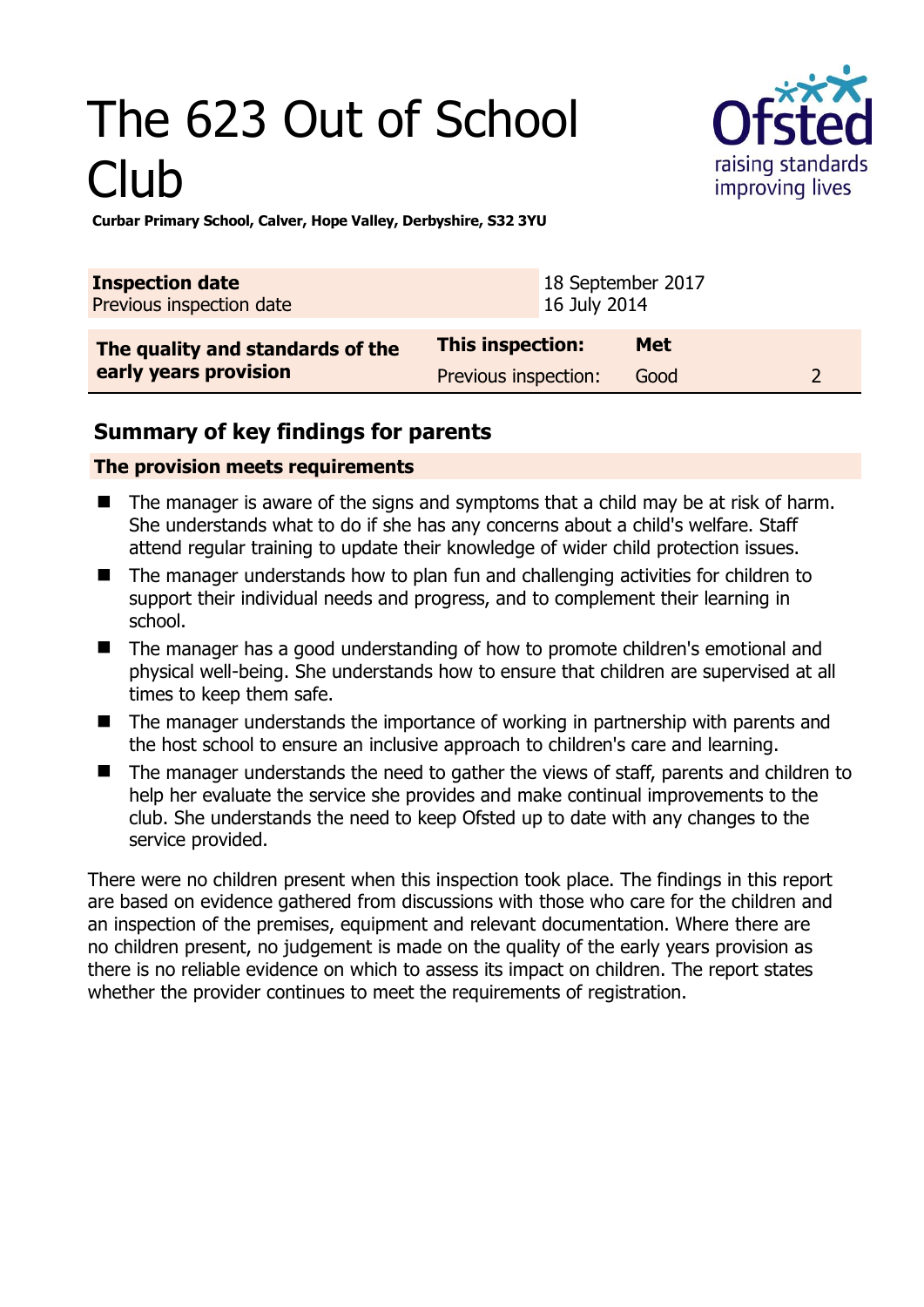#### **Inspection activities**

- The inspector discussed with the manager how the club will support children's play and learning.
- The inspector discussed the policies and procedures with the manager, and viewed documentation that she will use when caring for children.
- The inspector toured the areas of the premises used by children and discussed the equipment and toys available.
- The inspector discussed the safeguarding and welfare requirements with the manager and took into consideration the suitability checks.

**Inspector**  Ruth Moore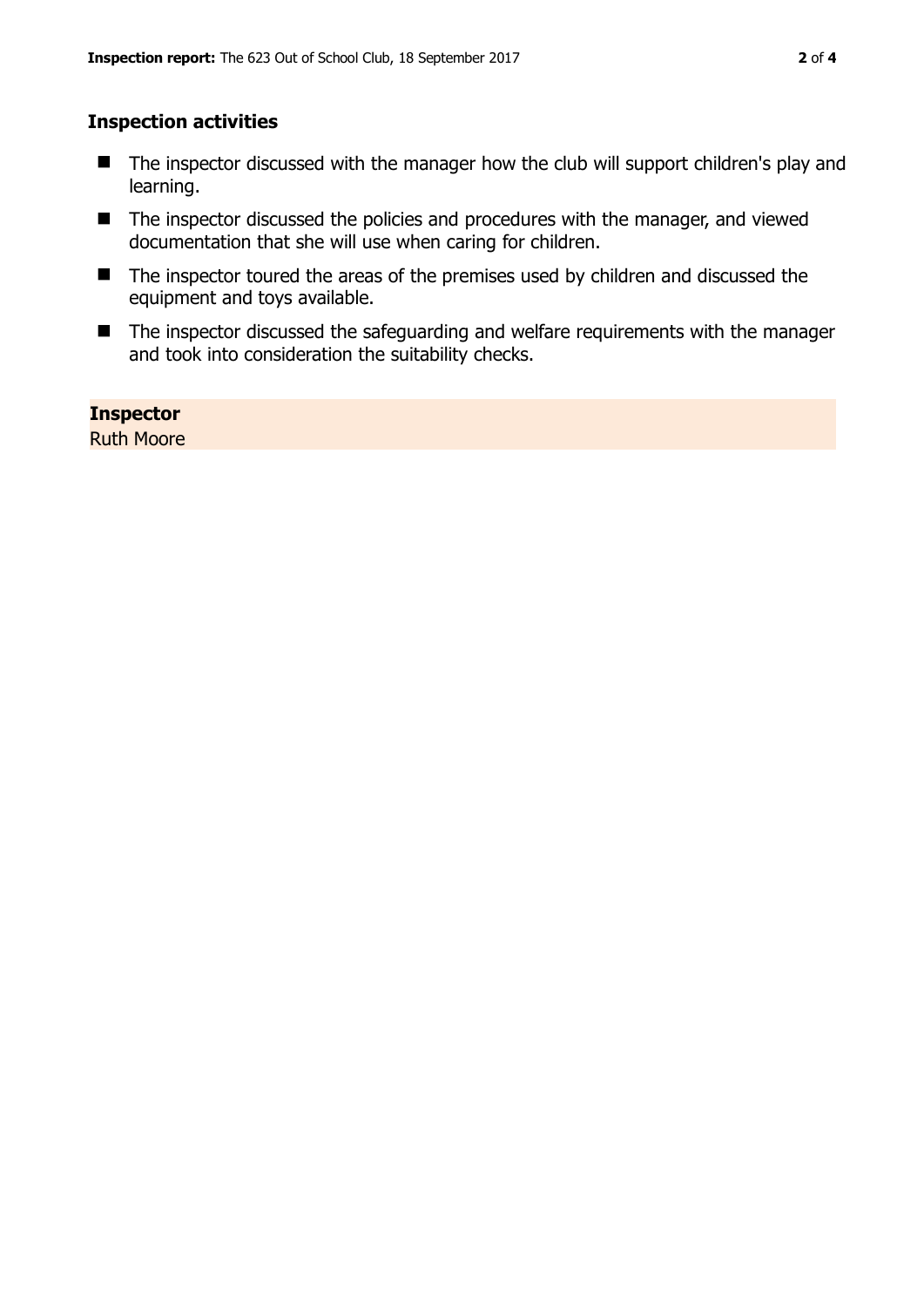## **Setting details**

| Unique reference number                             | 206209                                                                               |  |
|-----------------------------------------------------|--------------------------------------------------------------------------------------|--|
| <b>Local authority</b>                              | Derbyshire                                                                           |  |
| <b>Inspection number</b>                            | 1103116                                                                              |  |
| <b>Type of provision</b>                            | Out of school provision                                                              |  |
| Day care type                                       | Childcare - Non-Domestic                                                             |  |
| <b>Registers</b>                                    | Early Years Register, Compulsory Childcare<br>Register, Voluntary Childcare Register |  |
| Age range of children                               | $0 - 0$                                                                              |  |
| <b>Total number of places</b>                       | 16                                                                                   |  |
| Number of children on roll                          | 1                                                                                    |  |
| Name of registered person                           | The 623 Out of School Club Committee                                                 |  |
| <b>Registered person unique</b><br>reference number | RP522916                                                                             |  |
| <b>Date of previous inspection</b>                  | 16 July 2014                                                                         |  |
| <b>Telephone number</b>                             | 07796 165376                                                                         |  |

The 623 Out of School Club registered in 2000. The club employs six members of childcare staff. Of these, five hold appropriate early years qualifications at level 2 or above. The club opens from Monday to Friday, term time only. Sessions are from 3pm to 6pm.

This inspection was carried out by Ofsted under sections 49 and 50 of the Childcare Act 2006 on the quality and standards of provision that is registered on the Early Years Register. The registered person must ensure that this provision complies with the statutory framework for children's learning, development and care, known as the early years foundation stage.

Any complaints about the inspection or the report should be made following the procedures set out in the guidance 'Complaints procedure: raising concerns and making complaints about Ofsted', which is available from Ofsted's website: www.gov.uk/government/organisations/ofsted. If you would like Ofsted to send you a copy of the guidance, please telephone 0300 123 4234, or email enquiries@ofsted.gov.uk.